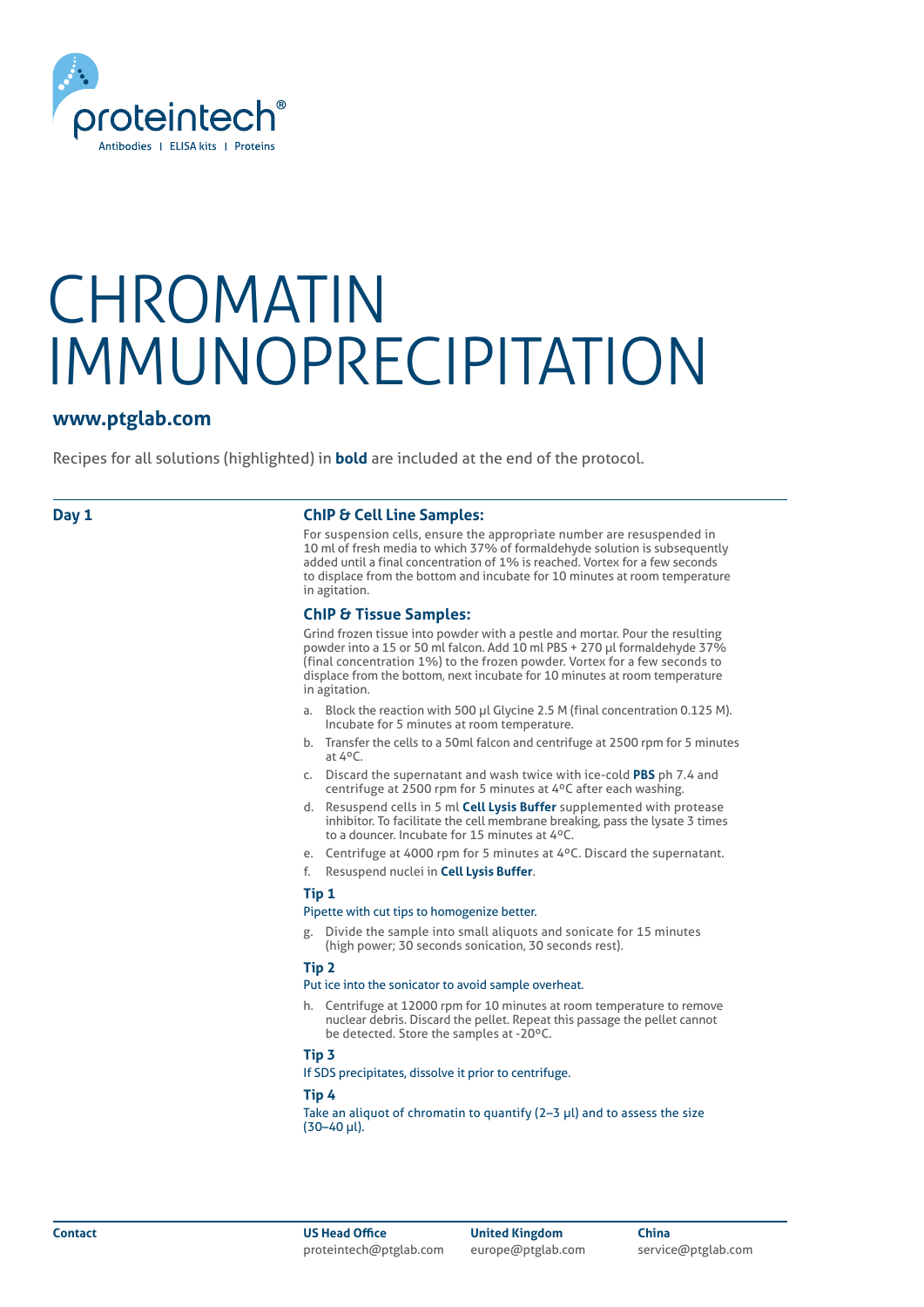

## **www.ptglab.com**

Recipes for all solutions (highlighted) in **bold** are included at the end of the protocol.

| <b>DNA Fragment Testing:</b><br>Day 1 |                                                                                                                                                                                                 |
|---------------------------------------|-------------------------------------------------------------------------------------------------------------------------------------------------------------------------------------------------|
|                                       | De-crosslink chromatin by incubating samples at 65°C for 4 hours<br>а.<br>(results may improve with an overnight incubation).                                                                   |
|                                       | b. Incubate for 30 minutes with Proteinase K 50 $\mu$ g/ml final concentration<br>at 42°C.                                                                                                      |
|                                       | c. Add 1 volume of Phenol: Chloroform: Isoamyl Alcohol (25:24:1). Mix with<br>vortex and let samples stand at room temperature for 2-3 minutes.                                                 |
|                                       | d. Centrifuge at 12000 rpm for 5 minutes and transfer the aqueous phase<br>to a new tube.                                                                                                       |
|                                       | Tip 5                                                                                                                                                                                           |
|                                       | If the interphase is dirty, repeat steps c and d.                                                                                                                                               |
|                                       | e. Add 1/5 volume of AcNH4 10 M and 2.5 volumes of EtOH 100%.<br>Mix and let the DNA precipitate for at least 30 minutes at -20°C.                                                              |
|                                       | Centrifuge at max speed for 15 minutes at 4°C. Discard the supernatant.<br>f.                                                                                                                   |
|                                       | Wash with 70% ethanol and centrifuge at max speed for 15 minutes at 4°C.<br>g.<br>(Try to discard as much supernatant as you can without touching the pellet.)                                  |
|                                       | h. Resuspend with TE Buffer and pipette until complete dissolution.                                                                                                                             |
|                                       | Incubate for 30 minutes at 37°C with RNAse A at a final concentration<br>i.<br>of 50 $\mu$ g/ $\mu$ l.                                                                                          |
|                                       | Prepare a 1.5% agarose gel.<br>j.                                                                                                                                                               |
| Day 2                                 | Take 70 µl of Magnetic Beads for each sample to be immunoprecipitated.<br>a.<br>(Take the extra volume in excess: 0.5–1 times more.)                                                            |
|                                       | b. After precipitation with a magnet, discard the supernatant and wash twice<br>with 600 µl at 5% BSA/PBS.                                                                                      |
|                                       | c. After the second wash reconstitute the initial volume ( $70*$ N° of samples $\mu$ l).<br>(Take the extra volume in excess: 0.5–1 times more.)                                                |
|                                       | d. Take 20 µg (dependant on the tissue/cell type) for each sample, dilute<br>the chromatin 1:10, and bring to a final volume of 1 ml with <b>Dilution Buffer</b> .                              |
|                                       | e. Take 25 µl of beads for each sample and add them to the chromatin for the<br>pre-clearing step.                                                                                              |
|                                       | Divide the remaining beads into 45 µl aliquots. Add the corresponding<br>f.<br>antibody to each tube, plus a negative control (specific IgG). Incubate<br>overnight at 4°C in a rotating wheel. |
|                                       |                                                                                                                                                                                                 |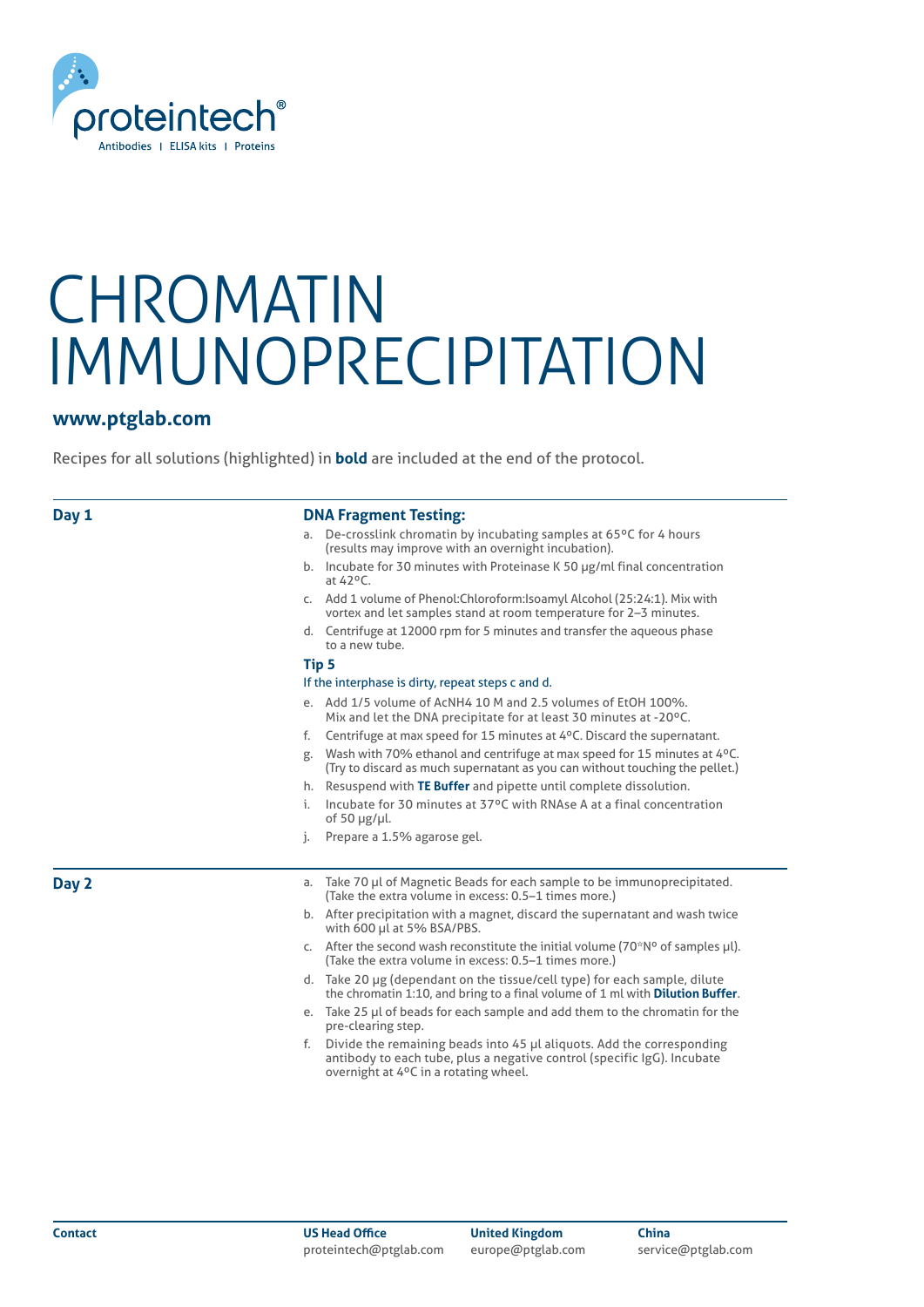

### **www.ptglab.com**

Recipes for all solutions (highlighted) in **bold** are included at the end of the protocol.

### **Day 3**

**Please Note: From this stage it is better to work with siliconized tubes.**

- a. Discard the beads from the chromatin samples by putting the tubes in the magnet.
- b. Wash the Ab-Bead complexes twice with ice-cold 300 μl BSA/PBS 5%. Spin after second wash to displace the sample from the tube walls. Remove as much of the supernatant as possible.
- c. Add 1 ml of the chromatin to each sample and resuspend with the tip. Incubate for 2 hours at 4ºC in a rotating wheel.

### **Tip 6**

### Store the excess chromatin from the input sample.

- d. Spin the samples and put them on the magnet.
- e. Wash twice with 1 ml **Low Salt Buffer**.
- f. Wash twice with 1 ml **High Salt Buffer**.
- g. Wash twice with 1 ml **LiCl Buffer**.
- h. Wash twice with 1 ml **TE** when adding the second washes. Change tubes for new ones.
- Remove last wash almost completely with the pipette.
- j. Prepare **Elution Buffer (EB)** and set the thermomixer to 65ºC.
- k. Add 100 μl of **Elution Buffer** to each sample. Incubate for 10 minutes at 65ºC in the thermomixer.
- l. Put the supernatant in a new tube and repeat the step k to reach a 200 μl final volume.
- m. Take 50 μl of the exceeded chromatin from the pre-clearing as a 5% input. Add 150 μl **Elution Buffer** to reach a 200 μl final volume.
- n. Incubate samples and inputs at 65ºC overnight to de-crosslink.

**Day 4**

- a. Add 1 μl of Proteinase K to reach a 50 μg/ml final concentration. Incubate at 42ºC for 1 hour.
- b. Elute samples twice with 30 μl of TE/EB/water until a final volume of 60 μl is reached.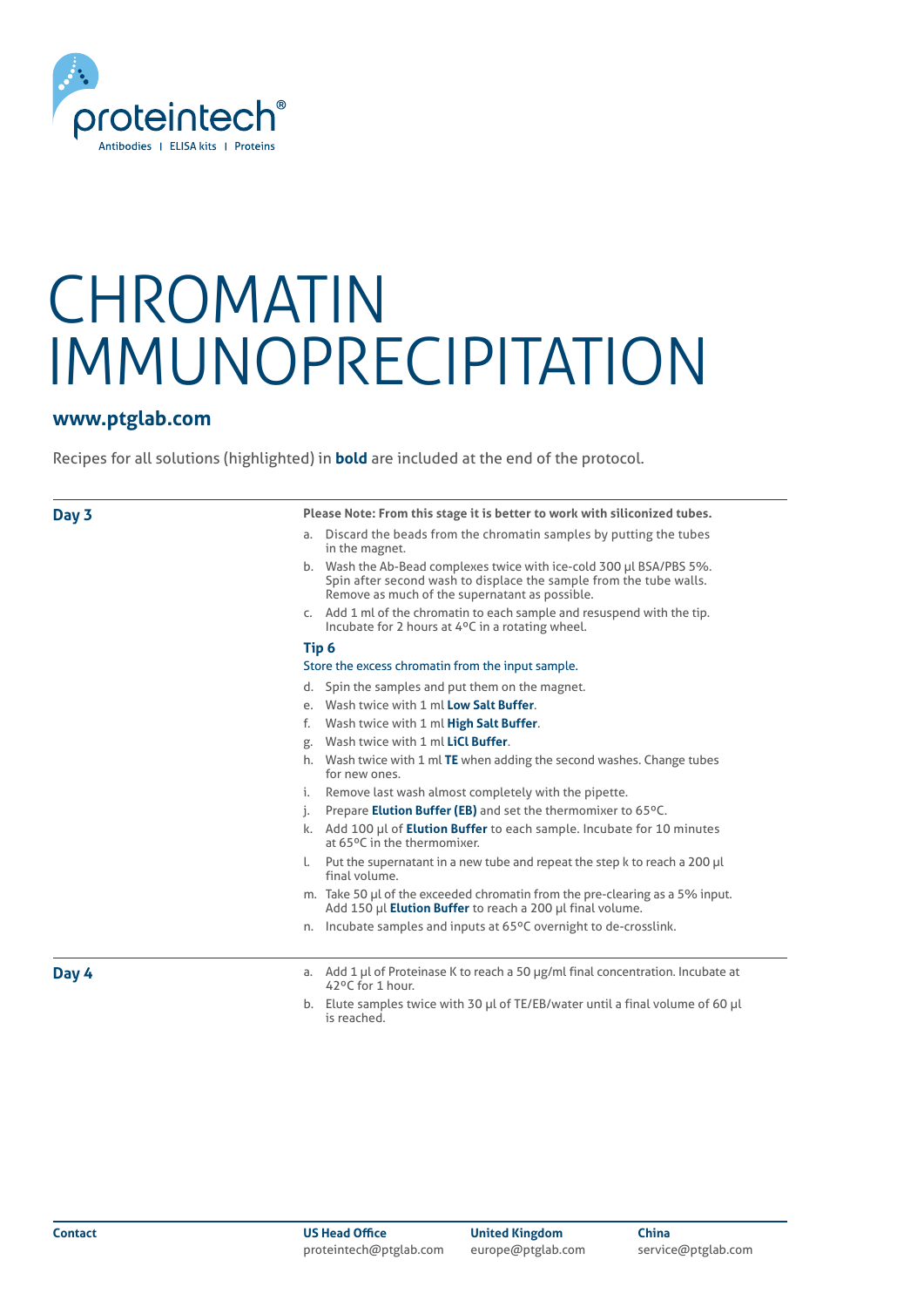

# **www.ptglab.com**

### **Buffer Solutions**

| <b>1X PBS</b>                              |  |
|--------------------------------------------|--|
| 10 mM Na <sub>2</sub> HPO <sub>4</sub>     |  |
| $1.8$ mM KH <sub>2</sub> PO <sub>4</sub>   |  |
| 137 mM NaCl                                |  |
| 2.7 mM KCL                                 |  |
| Adjust pH to 7.4                           |  |
| Add ddH <sub>2</sub> O to the final volume |  |

| <b>Cell Lysis Buffer</b> |  |
|--------------------------|--|
| 5 mM HEPES               |  |
| 85 mM KCL                |  |
| 0.5% NP40, pH 8.0        |  |

| <b>Nuclear Lysis Buffer</b> |  |
|-----------------------------|--|
| 50 mM Tris•HCL              |  |
| 10 mM EDTA                  |  |
| 1% SDS, pH 8.1              |  |

| <b>Nuclear Lysis Buffer</b>           |  |
|---------------------------------------|--|
| 0.1% SDS (protein interaction depend) |  |
| 1.1% Triton X-100                     |  |
| 1.2 mM EDTA                           |  |
| 165 mM NaCl                           |  |
| 16.7 mM Tris•HCl, pH 8.1              |  |

| <b>Low Salt Buffer</b> |
|------------------------|
| Tris•HCl 50 mM, pH 8.0 |
| 150 mM NaCl            |
| 0.1% SDS               |
| <b>1% NP40</b>         |
| 1 mM EDTA              |
| 0.5% Deoxycholate Na   |